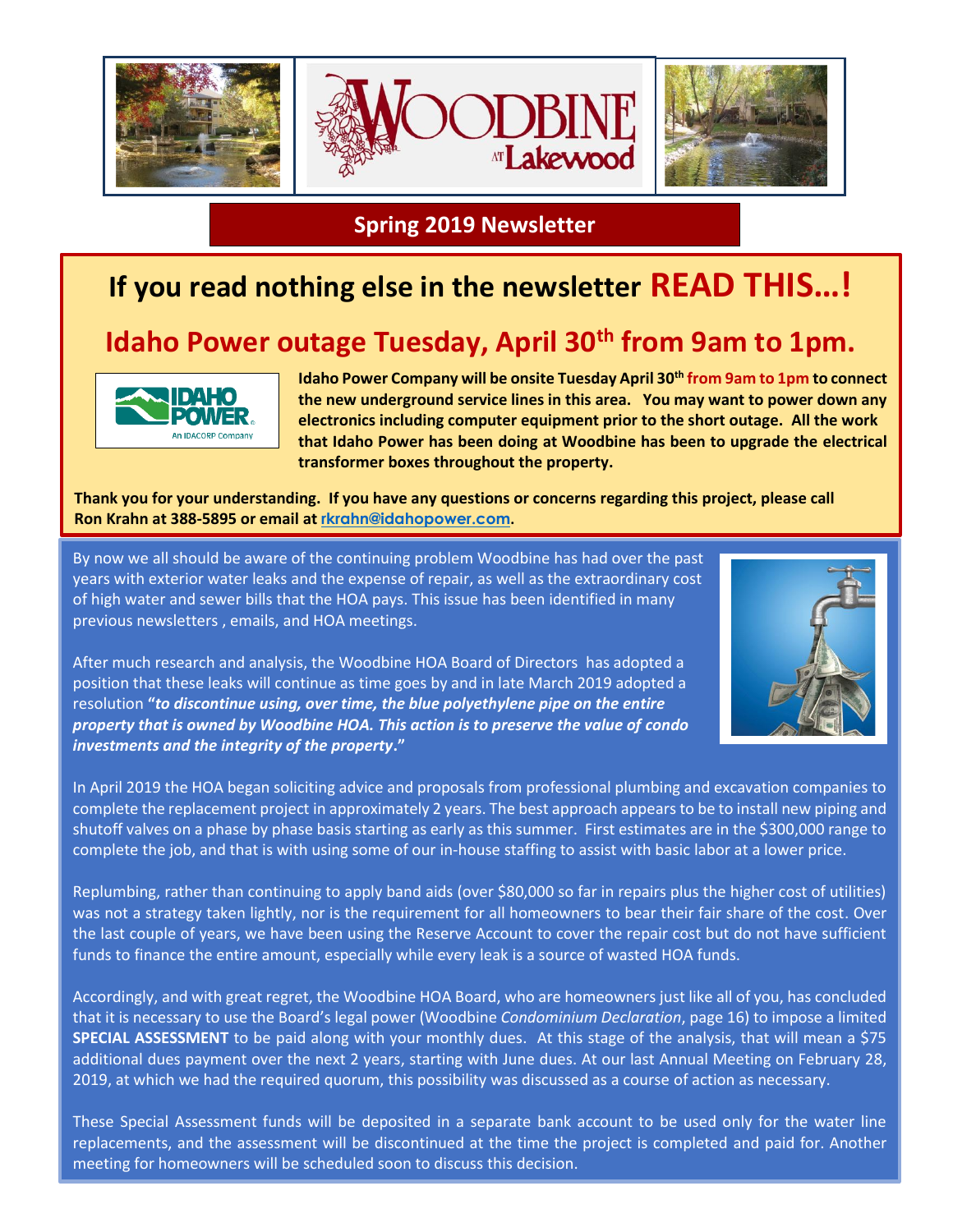## **Important Pet Rules Updates and Reminders**

We have received several **reports of stray cats** roaming the property and making messes in the bark around the buildings. In order to resolve this issue, we are planning on setting traps for the stray cats and then taking them to the Humane Society.



#### **It is very important that you notify the office if you have a cat(s).**

We would like a description of your cat(s) and pictures to ensure we don't pick up a homeowner cat that has gotten loose. **The pet rules (see below) indicate that you are only allowed up to two pets and they must be on a leash if you take them outside**. This does include all cats. To avoid your cat from being caught in one of the traps that will be placed around the buildings you must keep them inside or on a leash as stated in the rules.

#### **PET RULES**

#### **If you don't have a copy, all the Rules and Regulations for Woodbine can be found on our website or from the office.**

- *1. No animal, other than common household pets (not to exceed two), shall be kept or maintained in any unit. Common household pets are limited to dogs, cats, birds, hamsters, fish, and turtles. Animals shall not be kept, bred, or maintained for commercial purposes.*
- *2. All animals will be kept clean, quiet, and controlled. Each homeowner or tenant is responsible for promptly cleaning up after his or her own animal.*
- *3. All animals are to be confined to residents' unit, balcony or patio and they are not permitted outside unless on a leash. No animals may be kept chained outside the unit.*
- *4. Homeowners or tenants may be required to remove a pet after receipt in writing of two violations of any of the above provisions from the Board of Directors or the property management agent.*

#### **Regarding dogs…**

**If you have a dog, please try to take them to the hillside or other places to avoid damaging the grassy areas. We are**









# PATIOS DECKS STAIRWAYS

Our **Homeowner Handbook** has various rules and regulations regarding **the maintenance of your patio or deck**  including not using them as large storage areas, a place to collect trash, or "over decorating" with seasonal or



 holiday displays. Beauty is in the eye of the beholder, however the property manager is tasked with the duty of maintaining a 'reasonably' appealing property exterior. Additionally, the stairways on every building are common areas and cannot be used for planters, storage (like bikes, tools, or equipment) or décor.